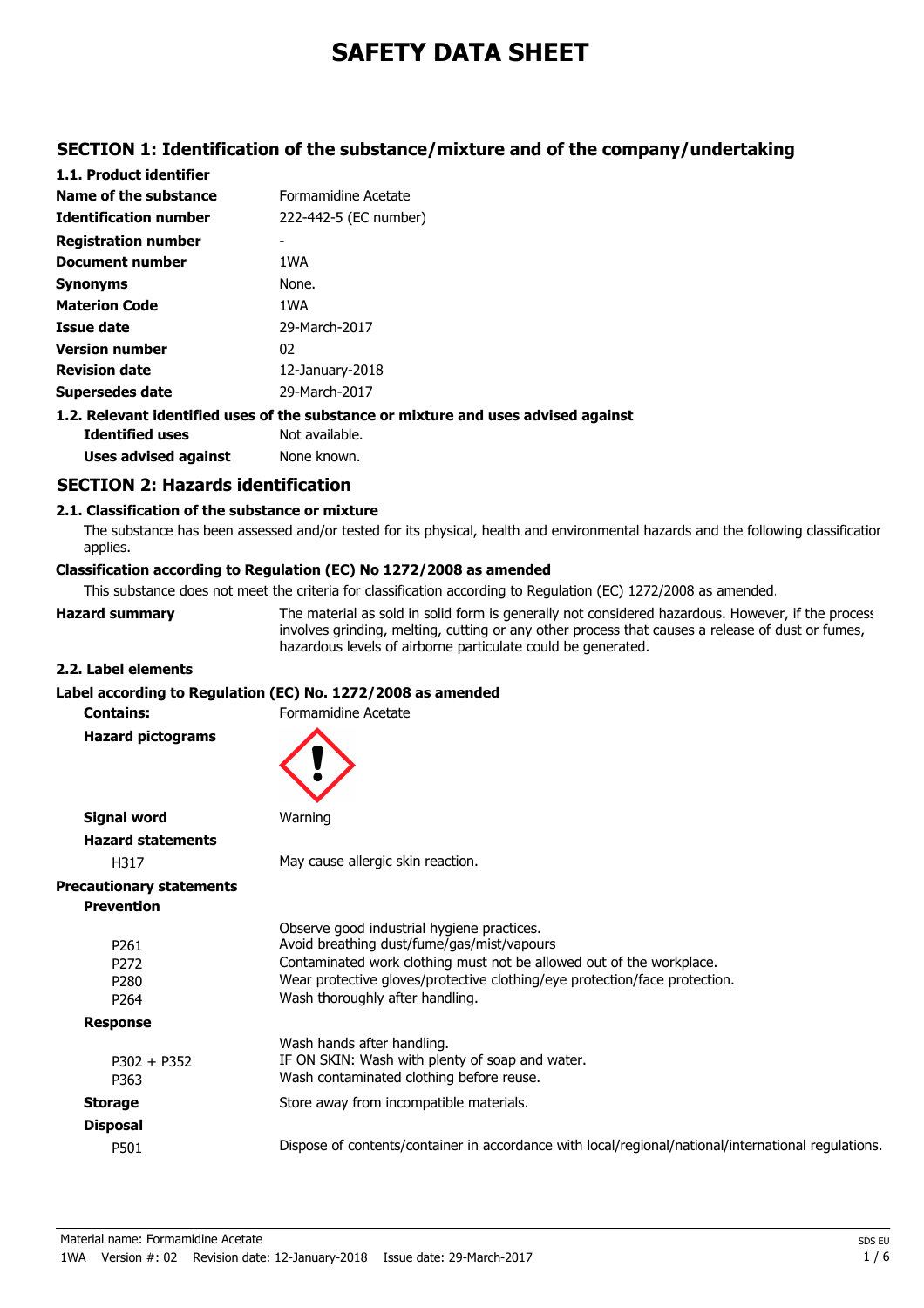100 % of the mixture consists of component(s) of unknown long-term hazards to the aquatic environment. 100 % of the mixture consists of component(s) of unknown acute oral toxicity. 100 % of the mixture consists of component(s) of unknown acute hazards to the aquatic environment. 100 % of the mixture consists of component(s) of unknown acute dermal toxicity. For further information, please contact the Product Stewardship Department at +1.800.862.4118.

### **2.3. Other hazards** None known.

## **SECTION 3: Composition/information on ingredients**

#### **3.1. Substances**

### **General information**

| <b>Chemical name</b> | $\frac{0}{0}$                            | No.                    | CAS-No. / EC REACH Registration No. Index No. |                          | <b>Notes</b> |
|----------------------|------------------------------------------|------------------------|-----------------------------------------------|--------------------------|--------------|
| Formamidine Acetate  | 100                                      | 3473-63-0<br>222-442-5 | $\overline{\phantom{0}}$                      | $\overline{\phantom{0}}$ |              |
|                      | <b>Classification:</b> Skin Sens. 1;H317 |                        |                                               |                          |              |

#### **List of abbreviations and symbols that may be used above**

#: This substance has been assigned Union workplace exposure limit(s).

M: M-factor

PBT: persistent, bioaccumulative and toxic substance.

vPvB: very persistent and very bioaccumulative substance.

All concentrations are in percent by weight unless ingredient is a gas. Gas concentrations are in percent by volume.

### **SECTION 4: First aid measures**

| <b>General information</b>            | If you feel unwell, seek medical advice (show the label where possible). Show this safety data sheet<br>to the doctor in attendance. Ensure that medical personnel are aware of the material(s) involved, |
|---------------------------------------|-----------------------------------------------------------------------------------------------------------------------------------------------------------------------------------------------------------|
|                                       | and take precautions to protect themselves.                                                                                                                                                               |
| 4.1 Deccription of first aid measures |                                                                                                                                                                                                           |

#### **4.1. Description of first aid measures**

| <b>Inhalation</b>                                                                        | Move to fresh air. Call a physician if symptoms develop or persist. If not breathing, give artificial<br>respiration.     |
|------------------------------------------------------------------------------------------|---------------------------------------------------------------------------------------------------------------------------|
| <b>Skin contact</b>                                                                      | Wash off with soap and water. Rinse skin with water/shower. Get medical attention if irritation<br>develops and persists. |
| Eye contact                                                                              | Flush eyes with water as a precaution.                                                                                    |
| <b>Ingestion</b>                                                                         | Rinse mouth. Call a physician or poison control centre immediately.                                                       |
| 4.2. Most important<br>symptoms and effects, both<br>acute and delayed                   | Exposure may cause temporary irritation, redness, or discomfort.                                                          |
| 4.3. Indication of any<br>immediate medical attention<br>and special treatment<br>needed | Not available.                                                                                                            |

## **SECTION 5: Firefighting measures**

| <b>General fire hazards</b>                                                                | No unusual fire or explosion hazards noted.                                                   |
|--------------------------------------------------------------------------------------------|-----------------------------------------------------------------------------------------------|
| 5.1. Extinguishing media<br>Suitable extinguishing<br>media                                | Water fog. Foam. Dry chemical powder. Carbon dioxide (CO2).                                   |
| Unsuitable extinguishing<br>media                                                          | Do not use water jet as an extinguisher, as this will spread the fire.                        |
| 5.2. Special hazards arising<br>from the substance or<br>mixture                           | During fire, gases hazardous to health may be formed.                                         |
| 5.3. Advice for firefighters<br><b>Special protective</b><br>equipment for<br>firefighters | Self-contained breathing apparatus and full protective clothing must be worn in case of fire. |
| <b>Special firefighting</b><br>procedures                                                  | Use water spray to cool unopened containers.                                                  |
| <b>Specific methods</b>                                                                    | Use standard firefighting procedures and consider the hazards of other involved materials.    |

### **SECTION 6: Accidental release measures**

#### **6.1. Personal precautions, protective equipment and emergency procedures For non-emergency** Keep unnecessary personnel away. **personnel**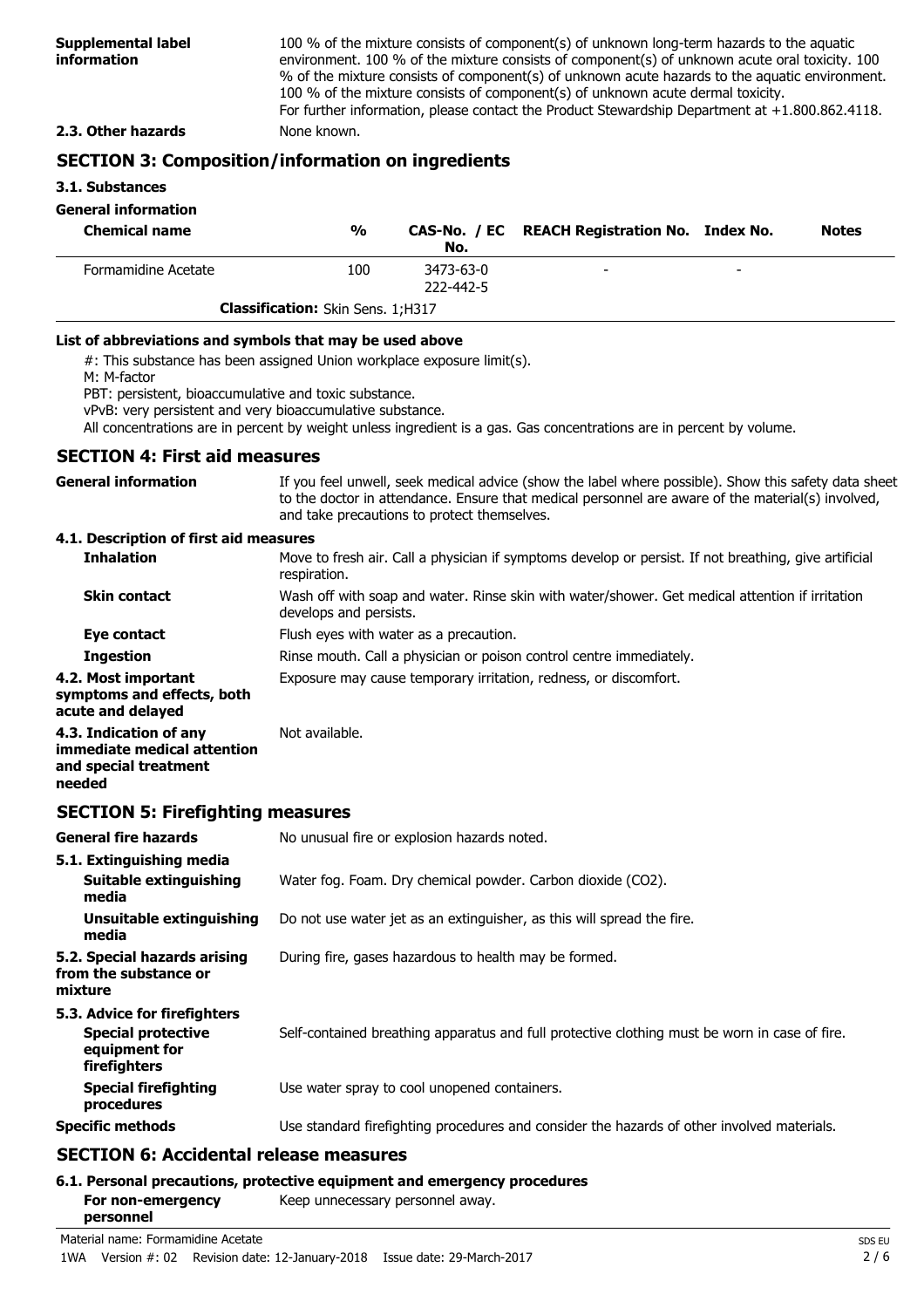| For emergency<br>responders                                  | Keep unnecessary personnel away.                                                                       |
|--------------------------------------------------------------|--------------------------------------------------------------------------------------------------------|
| 6.2. Environmental<br>precautions                            | Avoid discharge into drains, water courses or onto the ground.                                         |
| 6.3. Methods and material for<br>containment and cleaning up | Stop the flow of material, if this is without risk. Following product recovery, flush area with water. |
| 6.4. Reference to other<br>sections                          | Not available.                                                                                         |

## **SECTION 7: Handling and storage**

| 7.1. Precautions for safe<br>handling                                   | Observe good industrial hygiene practices.  |
|-------------------------------------------------------------------------|---------------------------------------------|
| 7.2. Conditions for safe<br>storage, including any<br>incompatibilities | Store in original tightly closed container. |
| 7.3. Specific end use(s)                                                | Not available.                              |

## **SECTION 8: Exposure controls/personal protection**

| 8.1. Control parameters                              |                                                                                                                                                                                                                                                                                                                                                                                                        |
|------------------------------------------------------|--------------------------------------------------------------------------------------------------------------------------------------------------------------------------------------------------------------------------------------------------------------------------------------------------------------------------------------------------------------------------------------------------------|
| <b>Occupational exposure limits</b>                  | No exposure limits noted for ingredient(s).                                                                                                                                                                                                                                                                                                                                                            |
| <b>Biological limit values</b>                       | No biological exposure limits noted for the ingredient(s).                                                                                                                                                                                                                                                                                                                                             |
| <b>Recommended monitoring</b><br>procedures          | Follow standard monitoring procedures.                                                                                                                                                                                                                                                                                                                                                                 |
| Derived no effect levels<br>(DNELs)                  | Not available.                                                                                                                                                                                                                                                                                                                                                                                         |
| <b>Predicted no effect</b><br>concentrations (PNECs) | Not available.                                                                                                                                                                                                                                                                                                                                                                                         |
| 8.2. Exposure controls                               |                                                                                                                                                                                                                                                                                                                                                                                                        |
| <b>Appropriate engineering</b><br>controls           | Good general ventilation (typically 10 air changes per hour) should be used. Ventilation rates should<br>be matched to conditions. If applicable, use process enclosures, local exhaust ventilation, or other<br>engineering controls to maintain airborne levels below recommended exposure limits. If exposure<br>limits have not been established, maintain airborne levels to an acceptable level. |
|                                                      | Individual protection measures, such as personal protective equipment                                                                                                                                                                                                                                                                                                                                  |
| <b>General information</b>                           | Personal protection equipment should be chosen according to the CEN standards and in discussion<br>with the supplier of the personal protective equipment.                                                                                                                                                                                                                                             |
| Eye/face protection                                  | Wear safety glasses with side shields (or goggles).                                                                                                                                                                                                                                                                                                                                                    |
| <b>Skin protection</b>                               |                                                                                                                                                                                                                                                                                                                                                                                                        |
| - Hand protection                                    | Wear appropriate chemical resistant gloves.                                                                                                                                                                                                                                                                                                                                                            |
| - Other                                              | Wear suitable protective clothing.                                                                                                                                                                                                                                                                                                                                                                     |
| <b>Respiratory protection</b>                        | In case of insufficient ventilation, wear suitable respiratory equipment.                                                                                                                                                                                                                                                                                                                              |
| <b>Thermal hazards</b>                               | Wear appropriate thermal protective clothing, when necessary.                                                                                                                                                                                                                                                                                                                                          |
| <b>Hygiene measures</b>                              | Always observe good personal hygiene measures, such as washing after handling the material and<br>before eating, drinking, and/or smoking. Routinely wash work clothing and protective equipment to<br>remove contaminants.                                                                                                                                                                            |
| <b>Environmental exposure</b><br>controls            | Environmental manager must be informed of all major releases.                                                                                                                                                                                                                                                                                                                                          |

## **SECTION 9: Physical and chemical properties**

## **9.1. Information on basic physical and chemical properties**

### **Appearance**

| <b>Physical state</b>                      | Solid.         |
|--------------------------------------------|----------------|
| Form                                       | Solid.         |
| Colour                                     | Not available. |
| Odour                                      | Not available. |
| <b>Odour threshold</b>                     | Not available. |
| рH                                         | Not available. |
| <b>Melting point/freezing point</b>        | Not available. |
| Initial boiling point and<br>boiling range | Not available. |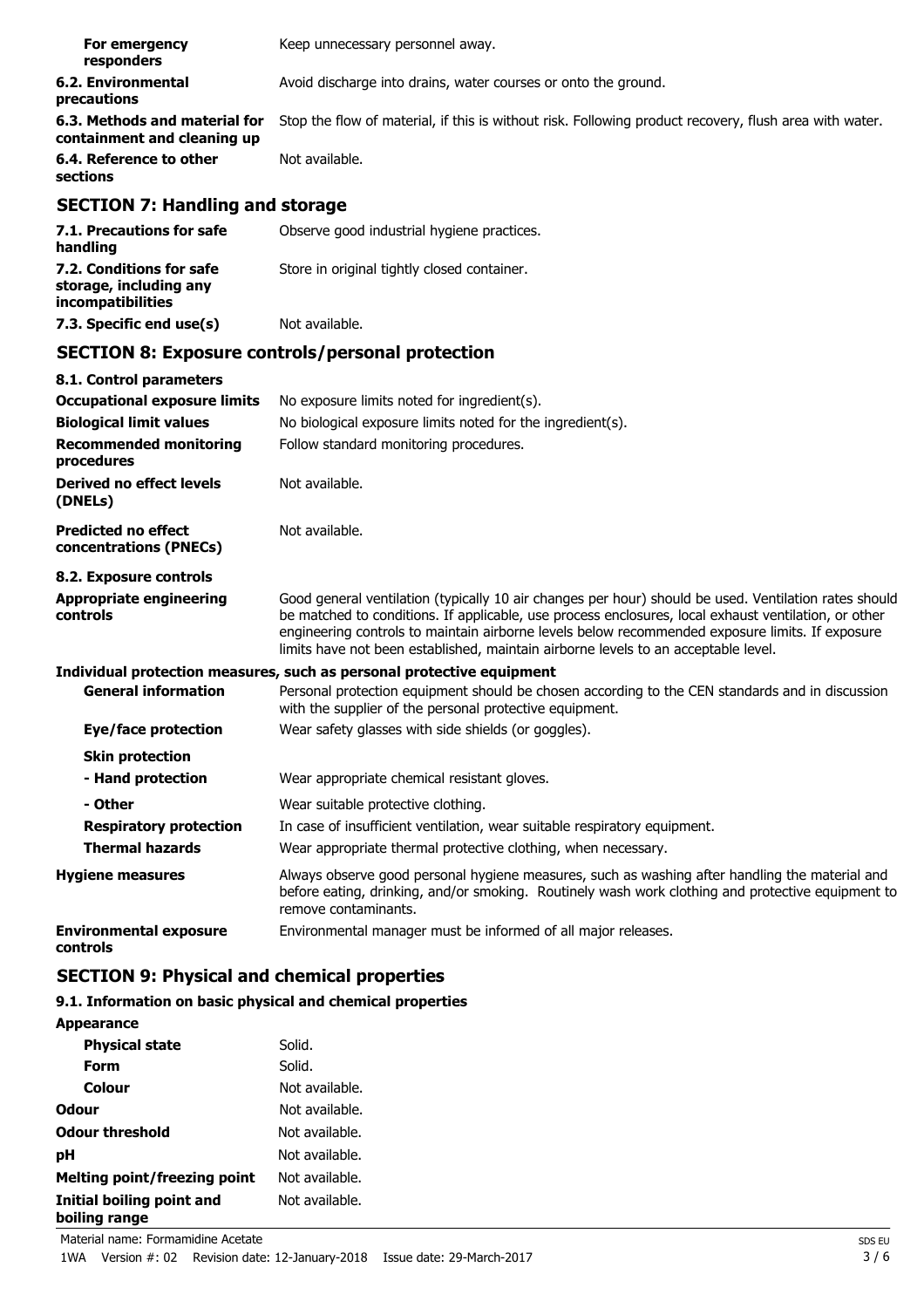| <b>Flash point</b>                                  | Not available.                |
|-----------------------------------------------------|-------------------------------|
| <b>Evaporation rate</b>                             | Not available.                |
| Flammability (solid, gas)                           | Not available.                |
| <b>Upper/lower flammability or explosive limits</b> |                               |
| Flammability limit - lower Not available.<br>(%)    |                               |
| <b>Flammability limit -</b><br>upper $(\%)$         | Not available.                |
| <b>Vapour pressure</b>                              | 0,0000008 kPa (25 °C (77 °F)) |
| <b>Vapour density</b>                               | Not available.                |
| <b>Relative density</b>                             | Not available.                |
| Solubility(ies)                                     |                               |
| Solubility (water)                                  | Not available.                |
| <b>Partition coefficient</b><br>(n-octanol/water)   | Not available.                |
| <b>Auto-ignition temperature</b>                    | Not available.                |
| <b>Decomposition temperature</b>                    | Not available.                |
| <b>Viscosity</b>                                    | Not available.                |
| <b>Explosive properties</b>                         | Not explosive.                |
| <b>Oxidising properties</b>                         | Not oxidising.                |
| 9.2. Other information                              |                               |
| Molecular formula                                   | C3H8N2O2                      |
| Molecular weight                                    | 104,11 g/mol                  |

## **SECTION 10: Stability and reactivity**

| 10.1. Reactivity                            | The product is stable and non-reactive under normal conditions of use, storage and transport |
|---------------------------------------------|----------------------------------------------------------------------------------------------|
| 10.2. Chemical stability                    | Material is stable under normal conditions.                                                  |
| 10.3. Possibility of hazardous<br>reactions | No dangerous reaction known under conditions of normal use.                                  |
| 10.4. Conditions to avoid                   | Contact with incompatible materials.                                                         |
| 10.5. Incompatible materials                | Strong oxidising agents.                                                                     |
| 10.6. Hazardous<br>decomposition products   | No hazardous decomposition products are known.                                               |

## **SECTION 11: Toxicological information**

| <b>General information</b>                 | Occupational exposure to the substance or mixture may cause adverse effects.                                           |
|--------------------------------------------|------------------------------------------------------------------------------------------------------------------------|
| Information on likely routes of exposure   |                                                                                                                        |
| <b>Inhalation</b>                          | No adverse effects due to inhalation are expected.                                                                     |
| <b>Skin contact</b>                        | No adverse effects due to skin contact are expected.                                                                   |
| Eye contact                                | Direct contact with eyes may cause temporary irritation.                                                               |
| <b>Ingestion</b>                           | May cause discomfort if swallowed. However, ingestion is not likely to be a primary route of<br>occupational exposure. |
| <b>Symptoms</b>                            | Exposure may cause temporary irritation, redness, or discomfort.                                                       |
| 11.1. Information on toxicological effects |                                                                                                                        |
| <b>Acute toxicity</b>                      | Not known.                                                                                                             |
| <b>Skin corrosion/irritation</b>           | Due to partial or complete lack of data the classification is not possible.                                            |
| Serious eye damage/eye<br>irritation       | Due to partial or complete lack of data the classification is not possible.                                            |
| <b>Respiratory sensitisation</b>           | Due to partial or complete lack of data the classification is not possible.                                            |
| <b>Skin sensitisation</b>                  | Due to partial or complete lack of data the classification is not possible.                                            |
| <b>Germ cell mutagenicity</b>              | Due to partial or complete lack of data the classification is not possible.                                            |
| Carcinogenicity                            | Due to partial or complete lack of data the classification is not possible.                                            |

**Hungary. 26/2000 EüM Ordinance on protection against and preventing risk relating to exposure to carcinogens at work (as amended)** Not listed.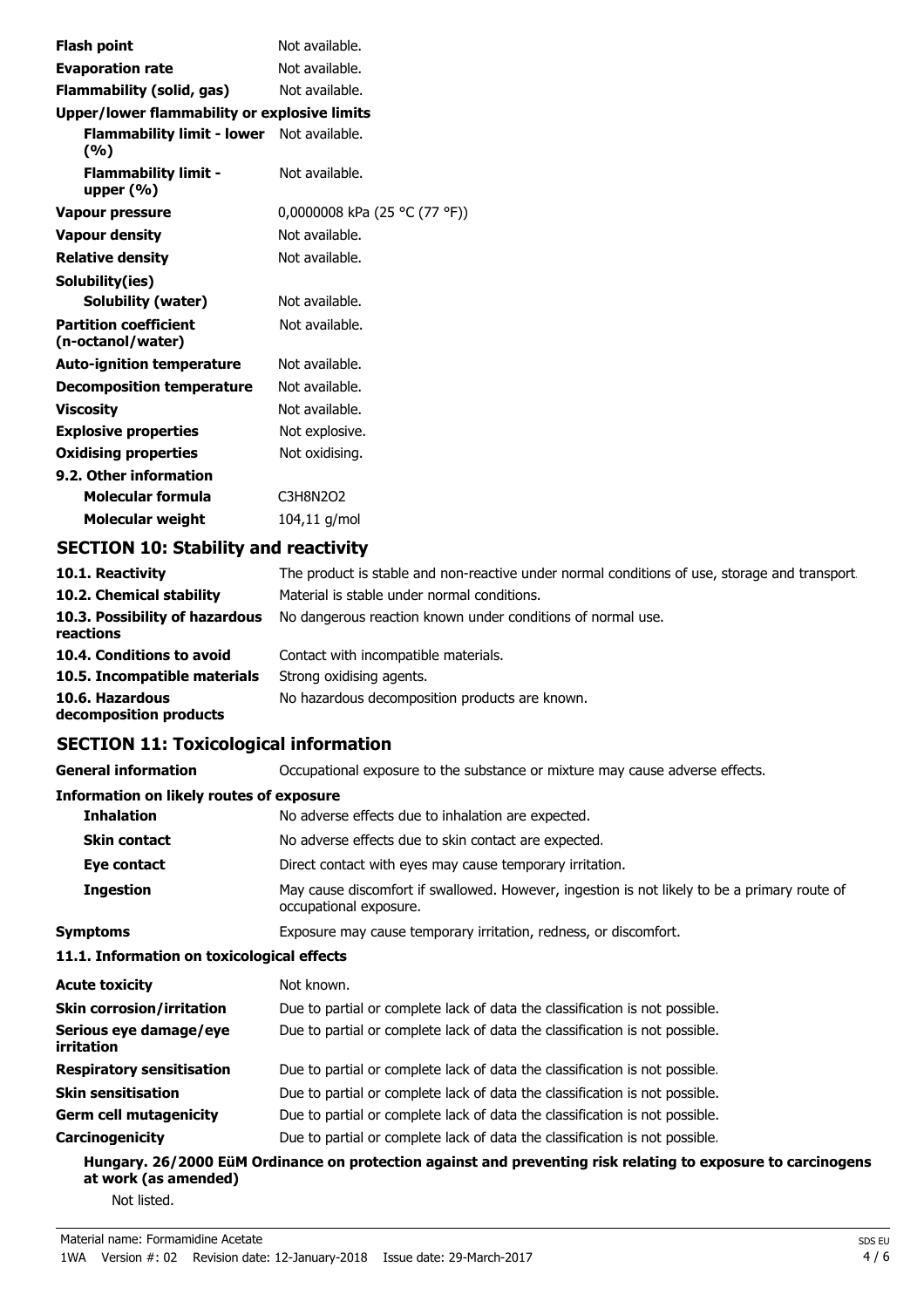| <b>Reproductive toxicity</b>                          | Due to partial or complete lack of data the classification is not possible. |
|-------------------------------------------------------|-----------------------------------------------------------------------------|
| Specific target organ toxicity<br>- single exposure   | Due to partial or complete lack of data the classification is not possible. |
| Specific target organ toxicity<br>- repeated exposure | Due to partial or complete lack of data the classification is not possible. |
| <b>Aspiration hazard</b>                              | Due to partial or complete lack of data the classification is not possible. |
| Mixture versus substance<br>information               | No information available.                                                   |
| <b>Other information</b>                              | Not available.                                                              |

### **SECTION 12: Ecological information**

| 12.1. Toxicity                                            | Due to partial or complete lack of data the classification for hazardous to the aquatic environment,<br>is not possible.                                                                   |
|-----------------------------------------------------------|--------------------------------------------------------------------------------------------------------------------------------------------------------------------------------------------|
| 12.2. Persistence and<br>degradability                    | No data is available on the degradability of this product.                                                                                                                                 |
| 12.3. Bioaccumulative<br>potential                        | No data available.                                                                                                                                                                         |
| <b>Partition coefficient</b><br>n-octanol/water (log Kow) | Not available.                                                                                                                                                                             |
| <b>Bioconcentration factor (BCF)</b>                      | Not available.                                                                                                                                                                             |
| 12.4. Mobility in soil                                    | No data available.                                                                                                                                                                         |
| 12.5. Results of PBT and<br><b>vPvB</b> assessment        | Not a PBT or vPvB substance or mixture.                                                                                                                                                    |
| 12.6. Other adverse effects                               | No other adverse environmental effects (e.g. ozone depletion, photochemical ozone creation<br>potential, endocrine disruption, global warming potential) are expected from this component. |

## **SECTION 13: Disposal considerations**

### **13.1. Waste treatment methods**

| <b>Residual waste</b>                  | Dispose of in accordance with local regulations. Empty containers or liners may retain some product<br>residues. This material and its container must be disposed of in a safe manner (see: Disposal<br>instructions). |
|----------------------------------------|------------------------------------------------------------------------------------------------------------------------------------------------------------------------------------------------------------------------|
| Contaminated packaging                 | Since emptied containers may retain product residue, follow label warnings even after container is<br>emptied. Empty containers should be taken to an approved waste handling site for recycling or<br>disposal.       |
| <b>EU waste code</b>                   | The Waste code should be assigned in discussion between the user, the producer and the waste<br>disposal company.                                                                                                      |
| <b>Disposal</b><br>methods/information | Collect and reclaim or dispose in sealed containers at licensed waste disposal site.                                                                                                                                   |
| <b>Special precautions</b>             | Dispose in accordance with all applicable regulations.                                                                                                                                                                 |

## **SECTION 14: Transport information**

#### **ADR**

14.1. - 14.6.: Not regulated as dangerous goods.

**RID**

14.1. - 14.6.: Not regulated as dangerous goods.

- **ADN**
	- 14.1. 14.6.: Not regulated as dangerous goods.

**IATA**

14.1. - 14.6.: Not regulated as dangerous goods.

**IMDG**

14.1. - 14.6.: Not regulated as dangerous goods.

## **SECTION 15: Regulatory information**

# **15.1. Safety, health and environmental regulations/legislation specific for the substance or mixture**

## **EU regulations**

**Regulation (EC) No. 1005/2009 on substances that deplete the ozone layer, Annex I and II, as amended** Not listed.

**Regulation (EU) 2019/1021 On persistent organic pollutants (recast), as amended** Not listed.